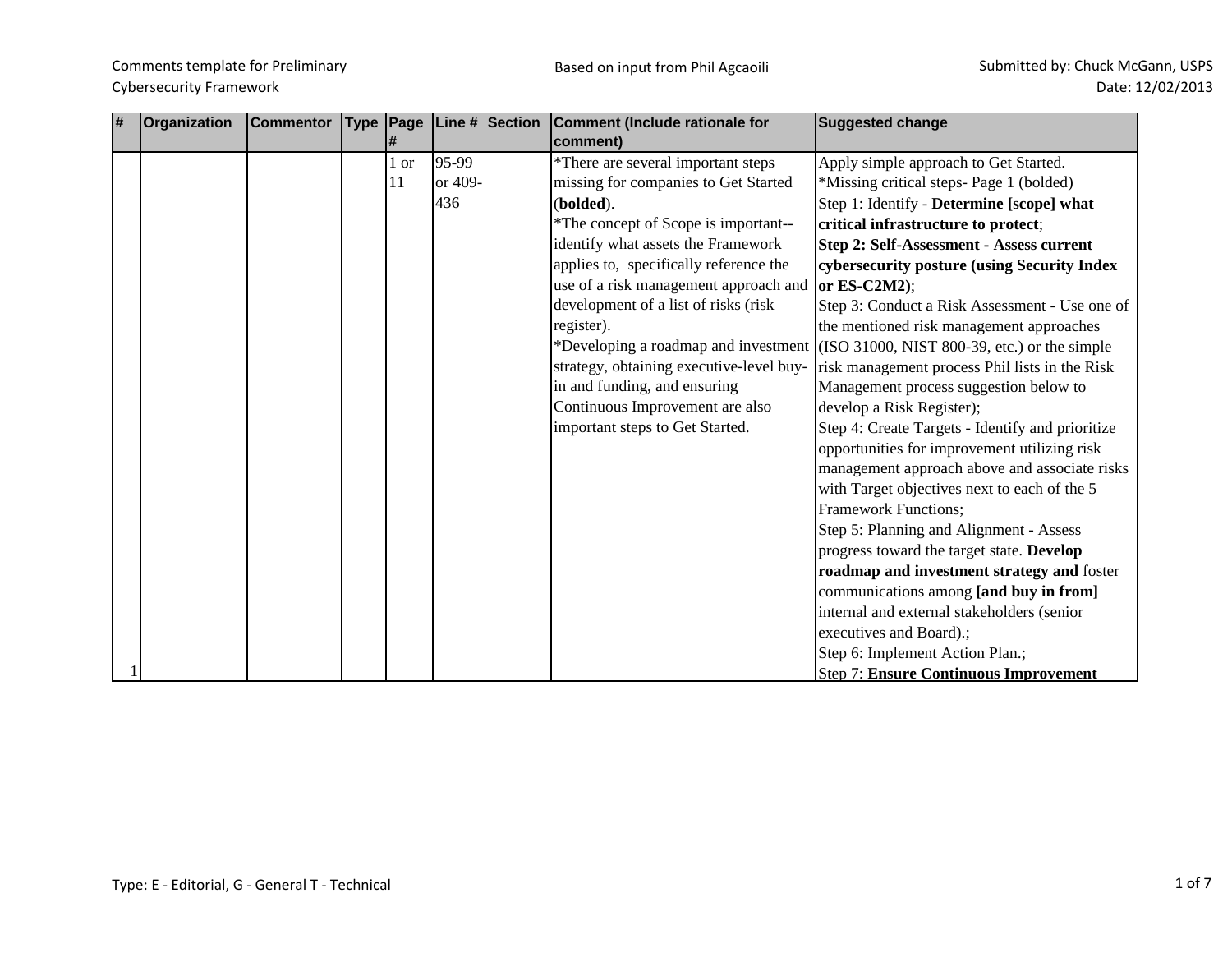|  |  | 174- | * The listed risk management                                                 | Provide simple risk management process to Get                                                  |
|--|--|------|------------------------------------------------------------------------------|------------------------------------------------------------------------------------------------|
|  |  | 179  | approaches (NIST 800-39, ISO 31000,                                          | Started in the Framework document. Suggested                                                   |
|  |  |      | etc.) are not trivial and providing a                                        | entry-- 5 Step Risk Management Process:                                                        |
|  |  |      | simple risk management approach will                                         | Step 1 - Identify risks                                                                        |
|  |  |      | help many Get Started.                                                       | Step 2 - Prioritize list of risk findings (Risk)                                               |
|  |  |      |                                                                              | <sup>*</sup> The 5 Step Risk Management Process Register) and determine if you need to Remove, |
|  |  |      | is a very basic, but common approach to Reduce, Transfer, or Accept the risk |                                                                                                |
|  |  |      |                                                                              | risk management that will help progress Step 3 - Establish security roadmap towards            |
|  |  |      | security decision making and help with addressing identified risks           |                                                                                                |
|  |  |      | prioritization.                                                              | Step 4 - Obtain executive level approval and                                                   |
|  |  |      |                                                                              | funding for roadmap                                                                            |
|  |  |      |                                                                              | Step 5 - Continuously assess program using                                                     |
|  |  |      |                                                                              | Security Index                                                                                 |
|  |  |      |                                                                              |                                                                                                |
|  |  |      |                                                                              |                                                                                                |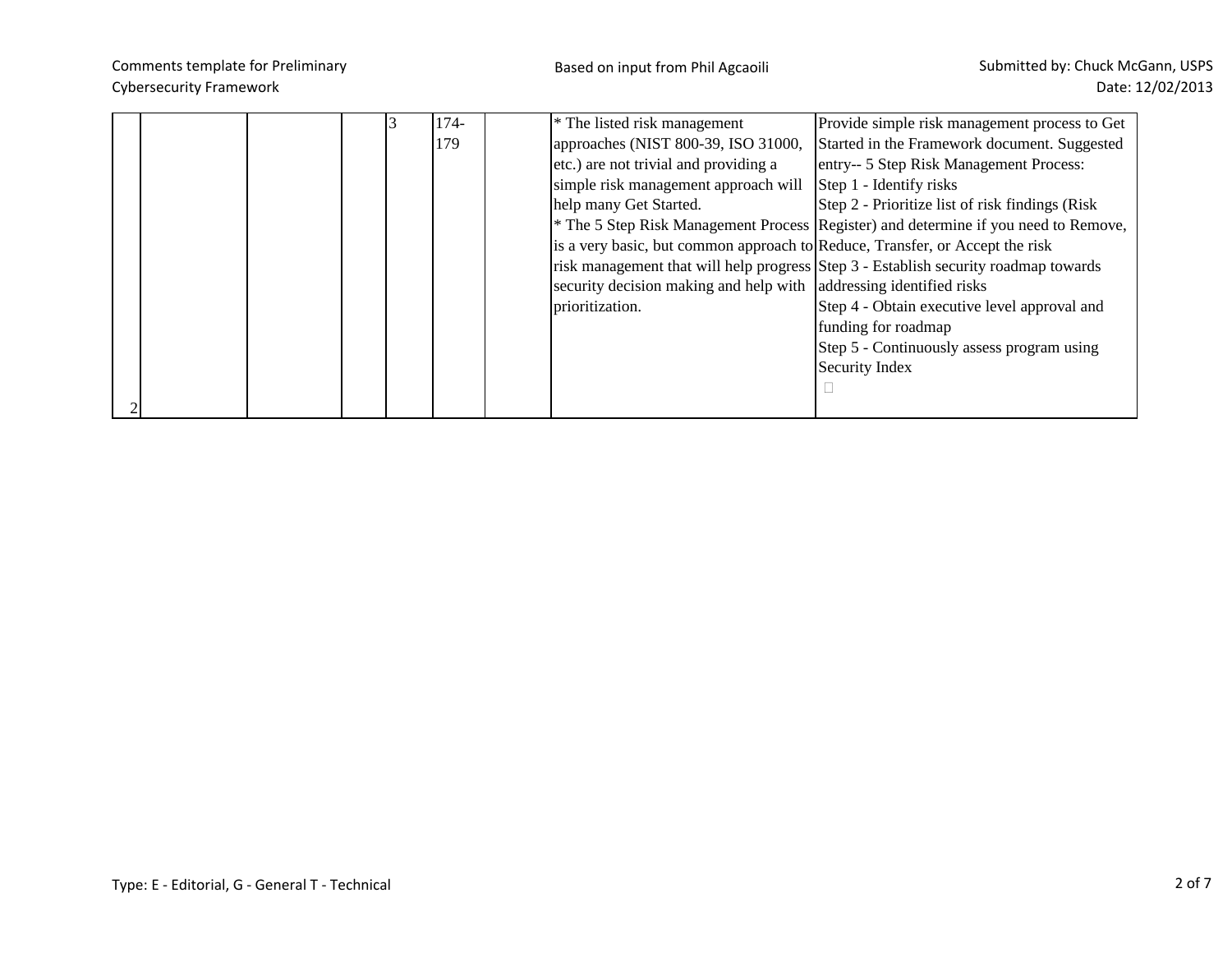|  | $7-8, 9-281-$ |         | *Aligned with most consultant/audit                      | *Offer options for a simple Self-Assessment     |
|--|---------------|---------|----------------------------------------------------------|-------------------------------------------------|
|  | 10            | 306.    | security program assessments and uses                    | (e.g. Security (CMM) Index and ES-C2M2).        |
|  |               | $321 -$ | <b>CMM</b>                                               | *Use CMM/CMMI as a simple self-assessment       |
|  |               | 389     | *Use constructive, non-regulatory                        | methodology for the CSF 5 Functions and         |
|  |               |         | language like Security Index where we                    | associated charts/graphs                        |
|  |               |         | can set our own Goals or Targets                         | SCMMI Index 1 - Initial / Ad-hoc - Not          |
|  |               |         | *ES-C2M2 uses similar approach                           | Implemented                                     |
|  |               |         | (embedded to assess each MIL)--Not                       | SCMMI Index 2 - Repeatable / Managed (Risk      |
|  |               |         | implemented, Partially implemented,                      | Informed) - Partially Implemented               |
|  |               |         | Largely implemented, Fully                               | SCMMI Index 3 - Defined - Largely               |
|  |               |         | implemented, and Achieved--found in                      | Implemented                                     |
|  |               |         | the ES-C2M2_Self-                                        | SCMMI Index 4 - Quantitatively Managed -        |
|  |               |         | Evaluation_Toolkit_2of2.zip in the ES- Fully Implemented |                                                 |
|  |               |         | C2M2 Report Builder spreadsheet                          | SCMMI Index 5 - Optimizing - Achieved           |
|  |               |         | *Tiers and Profiles is a confusing and                   | * Set Goals or Targets associated with Security |
|  |               |         | <b>NEW</b> construct. We can move to this in Index       |                                                 |
|  |               |         | CSF version 2.0, but let's not start here.               |                                                 |
|  |               |         | No one raised their hands in the Raleigh                 |                                                 |
|  |               |         | workshop when we polled the group                        |                                                 |
|  |               |         | "Do you know how to use Tiers and                        |                                                 |
|  |               |         | Profiles?"                                               |                                                 |
|  |               |         | *Suggest that NIST use a                                 |                                                 |
|  |               |         | SurveyMonkey to continue to broadly                      |                                                 |
|  |               |         | poll this question.                                      |                                                 |
|  |               |         | *Security [Capability Maturity Model]                    |                                                 |
|  |               |         | Index is a simple construct and broadly                  |                                                 |
|  |               |         | used already without people knowing                      |                                                 |
|  |               |         | they're using it, they just are.                         |                                                 |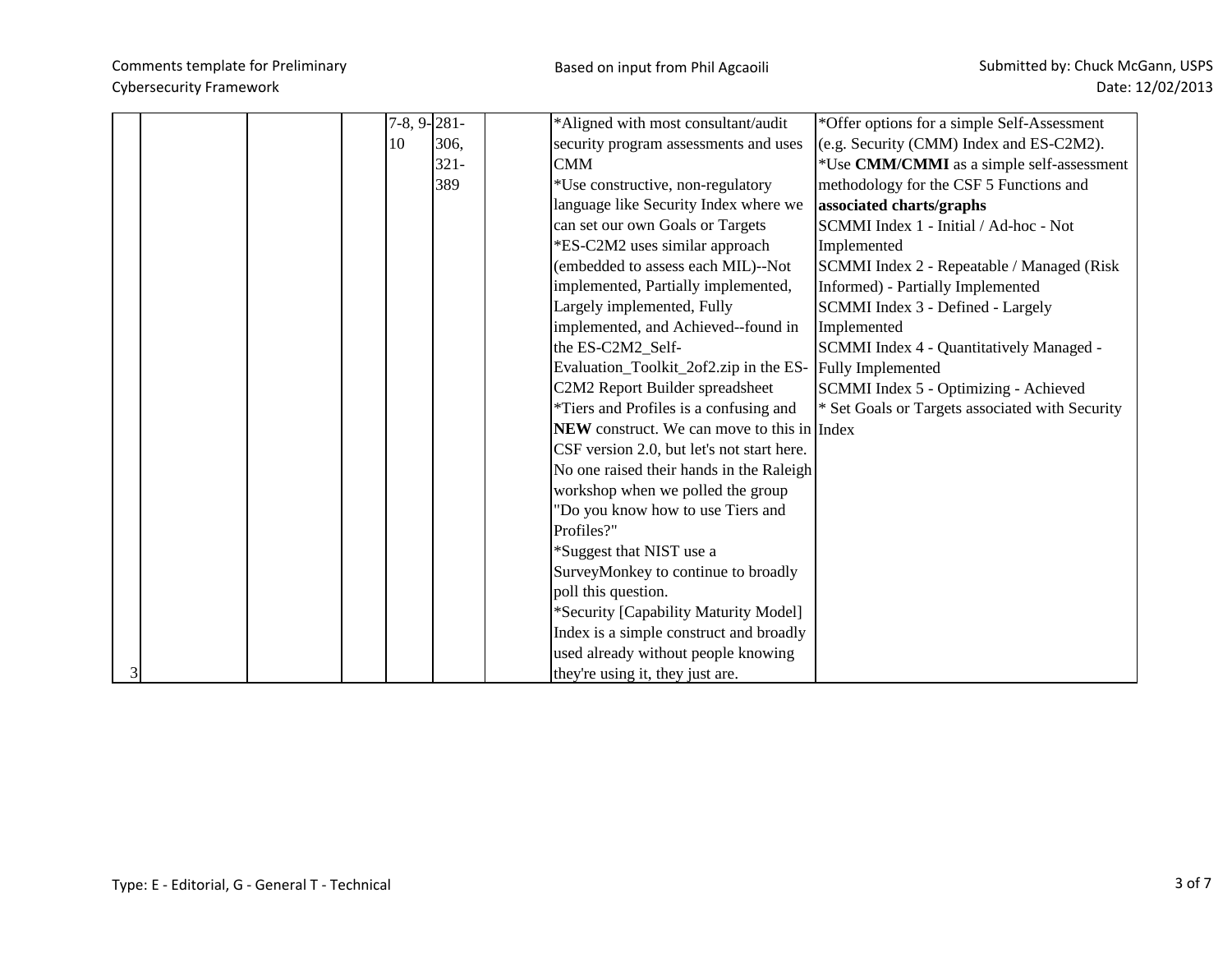|  | 13-26 457- | 477 | *Cross mapping allows each of the<br>prominent, core security standards<br>to stand on its own merits and allows<br>companies that have adopted at least<br>one of the security standards apply the<br>specific security standard.<br>*H2Cross mapping allows each<br>standard to clearly show what a<br>company is doing to adopt/implement<br>the Cybersecurity Framework with<br>respect to the other security standards.                                                                                                                                                                          | Cross map prominent security standards in the<br><b>Informative References.</b><br>identified in the Information References 1: Use the Alternative View version of Appendix<br>A. The consolidated view (or mash up view) in<br>the Preliminary Framework Cybersecurity.pdf is<br>confusing.<br>2: Also provide a spreadsheet version of<br>Appendix A with the Alternative View similar<br>to what you released prior to Raleigh for the<br>consolidate/mash-up view of Appendix A /<br>Framework Core.XLSX<br>http://www.nist.gov/itl/upload/preliminary_cybe |
|--|------------|-----|-------------------------------------------------------------------------------------------------------------------------------------------------------------------------------------------------------------------------------------------------------------------------------------------------------------------------------------------------------------------------------------------------------------------------------------------------------------------------------------------------------------------------------------------------------------------------------------------------------|-----------------------------------------------------------------------------------------------------------------------------------------------------------------------------------------------------------------------------------------------------------------------------------------------------------------------------------------------------------------------------------------------------------------------------------------------------------------------------------------------------------------------------------------------------------------|
|  |            |     |                                                                                                                                                                                                                                                                                                                                                                                                                                                                                                                                                                                                       | rsecurity_framework-framework_core.xlsx                                                                                                                                                                                                                                                                                                                                                                                                                                                                                                                         |
|  | 13-26 457- | 477 | *Without a through cross mapping,<br>NIST will have put into question the<br>thoroughness of the existing security<br>References cannot fulfill a specific<br>Subcategory element (row).<br>*NIST will also have effectively created<br>a new security standard without<br>thoroughly performing the cross<br>mappings.<br>*Missing several controls that have<br>been known to fail such as ISO\IEC<br>27001:2005 A.10.9.1, A.10.9.2,<br>A.10.9.3, and A.8.2.2 that have been<br>ideitified by HISPI as controls that have<br>consistently failed in 2012 that led to<br>compromised protected data. | 1: Must ensure NIST, COBIT, CSC, and ISO<br>cross mappings are thorough/complete mappings<br>(there are too may "NA" entries).<br>standard if a standard in the Informative 2: Ensure ISO IEC 27001:2005 A.10.9.1,<br>A.10.9.2, A.10.9.3, and A.8.2.2 are listed in the<br>controls listings.                                                                                                                                                                                                                                                                   |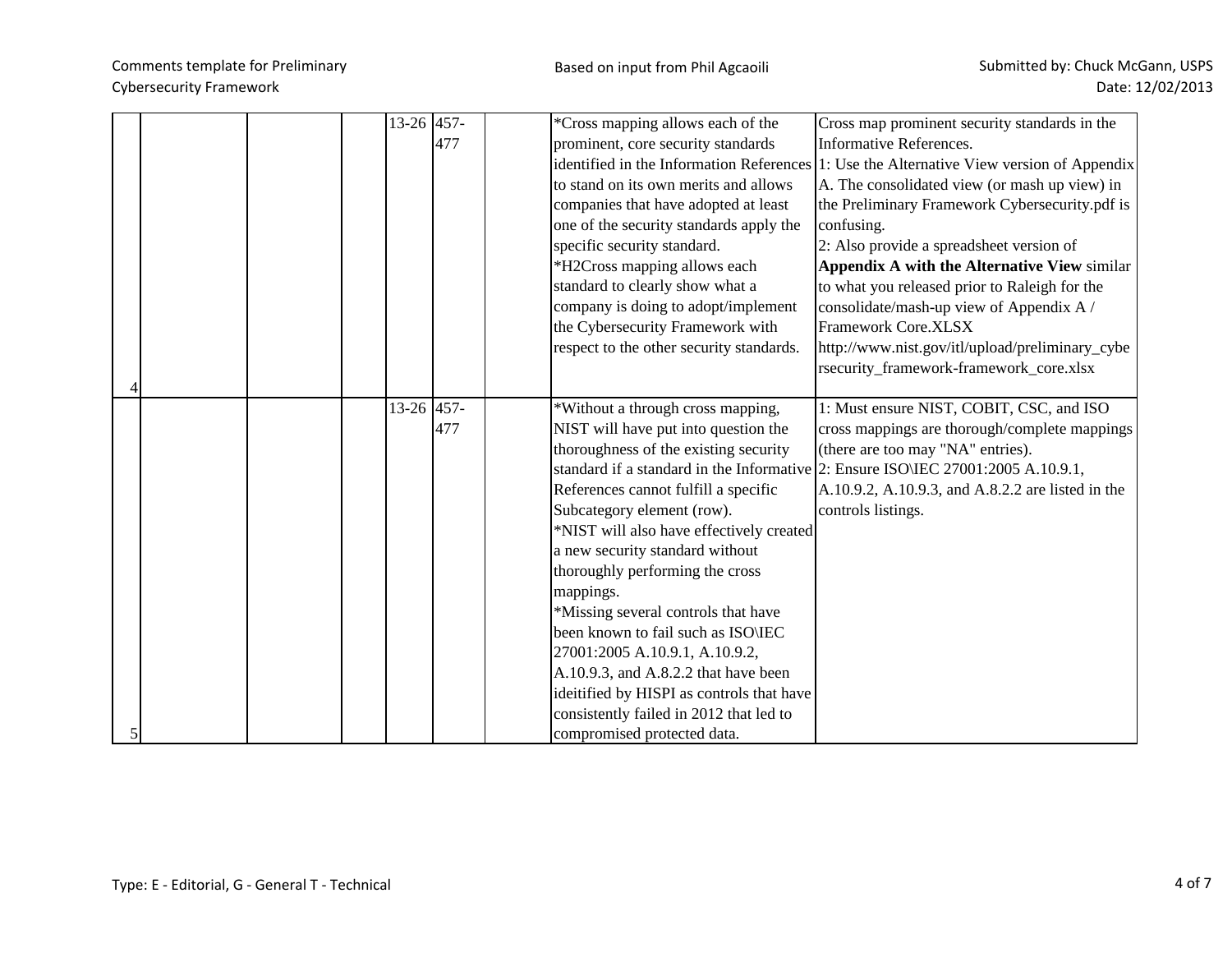|  |  | 13-26 457- | *The CSA CCM is open source<br>Use existing cross mappings such as the CSA |
|--|--|------------|----------------------------------------------------------------------------|
|  |  | 477        | material, where other cross mappings<br><b>CCM</b>                         |
|  |  |            | cost money, and the CSA is willing to                                      |
|  |  |            | work with NIST and US government to                                        |
|  |  |            | keep this cross mapping up to date.                                        |
|  |  |            | *The CSA CCM have been updated                                             |
|  |  |            | frequently (every 6 to 18 months). The                                     |
|  |  |            | CCM applies to single and to multi-                                        |
|  |  |            | tenant entities and is based on ISO and                                    |
|  |  |            | HITRUST.                                                                   |
|  |  |            | *CSA CCM already covers cloud which                                        |
|  |  |            | will become critical infrastructure.                                       |
|  |  |            | *Phil and CSA is reconfiguring the                                         |
|  |  |            | CSA CCM to resemble the Framework                                          |
|  |  |            | by default. Release date is TBD but will                                   |
|  |  |            | be available by the end of the year.                                       |
|  |  |            |                                                                            |
|  |  |            |                                                                            |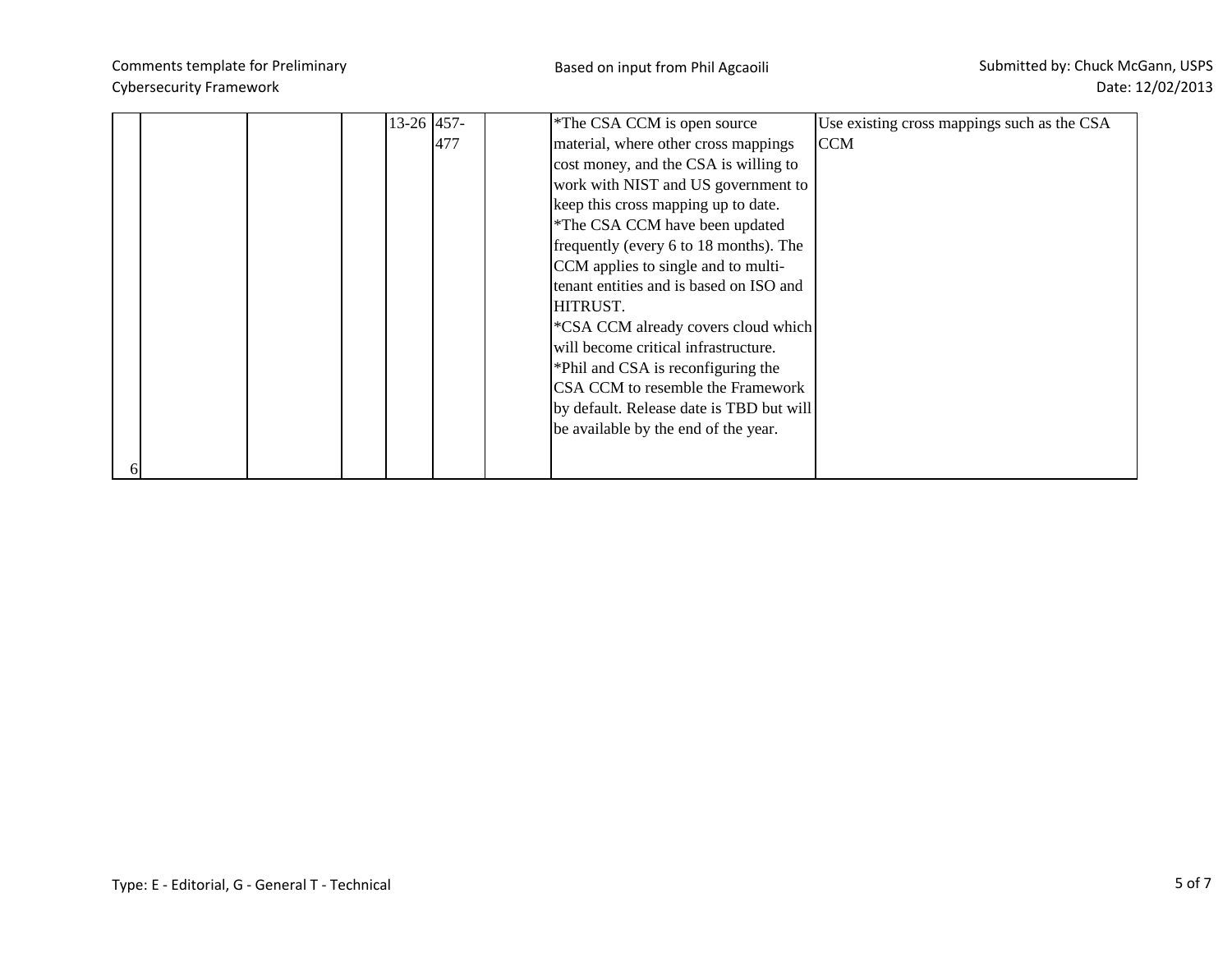|  | New           | New | *Examples--SANS Quick Wins,                                                    | Implement te Quick Wins approach. Identify      |
|--|---------------|-----|--------------------------------------------------------------------------------|-------------------------------------------------|
|  | Pages Lines   |     | <b>Australian Signals Directorate Sweet</b>                                    | what controls failed the most from breach data  |
|  | Sugge         |     | Spot, and HISPI Top 20 ISO\IEC                                                 | and analysis reports.                           |
|  | st            |     | 27001:2005 Annex A Mitigating                                                  | Start Here (CSF Quick Wins):                    |
|  | addin         |     | Controls                                                                       | 1. Patch Applications/Systems                   |
|  | g a           |     | *Use breach analysis                                                           | 2. OWASP 10 - SQL Injection/XSS                 |
|  | Quick         |     | reports-Ponemon, VZ, Mandiant,                                                 | 3. Look at your logs and detect signs of        |
|  | Wins          |     | SANS, HISPI, Trustwave, and                                                    | compromise/attacks                              |
|  | Sectio        |     | Microsoft                                                                      | 4. Limit admin/privilege access                 |
|  | n or a        |     | *Approach identifies priorities                                                | 5. Continuously scan for and remediate critical |
|  | add a         |     | *Cost benefit obtained through adoption security vulnerabilities               |                                                 |
|  | Get           |     | of a small subset of controls known to                                         |                                                 |
|  | <b>Starte</b> |     | fail                                                                           |                                                 |
|  | d             |     | *Can be different by Sector and Sub-                                           |                                                 |
|  | Sectio        |     | sector, but believe that there are some                                        |                                                 |
|  | n with        |     | universal truths on controls failures                                          |                                                 |
|  | Quick         |     | when it comes to technology controls                                           |                                                 |
|  | Wins          |     | - The Cybersecurity Framework                                                  |                                                 |
|  |               |     | released to date is missing controls that                                      |                                                 |
|  |               |     | already have been known to fail                                                |                                                 |
|  |               |     | according to the HISPI 20 ISO 27001                                            |                                                 |
|  |               |     | top failures-A.10.9.1, A.10.9.3,                                               |                                                 |
|  |               |     | A.10.9.3, and A.8.2.2 should be                                                |                                                 |
|  |               |     | controls listed in the Informative                                             |                                                 |
|  |               |     | References but are not. These controls                                         |                                                 |
|  |               |     | have failed the most in 2012 and have                                          |                                                 |
|  |               |     | led to protected personal data breaches                                        |                                                 |
|  |               |     | that were reported.                                                            |                                                 |
|  |               |     | ******                                                                         |                                                 |
|  | New           | New | 1 Patch Annlications/Systems (cited by<br>NIST and/or DHS will need to do more |                                                 |
|  |               |     |                                                                                | Framework "Adoption" should be Framework        |
|  |               |     | leg work to determine what constitutes                                         | "Implementation"                                |
|  |               |     | implementation, but can leverage the                                           |                                                 |
|  |               |     | Security Index to help anser that                                              |                                                 |
|  |               |     | question versus using Tiers and<br>Profiles.                                   |                                                 |
|  |               |     |                                                                                |                                                 |